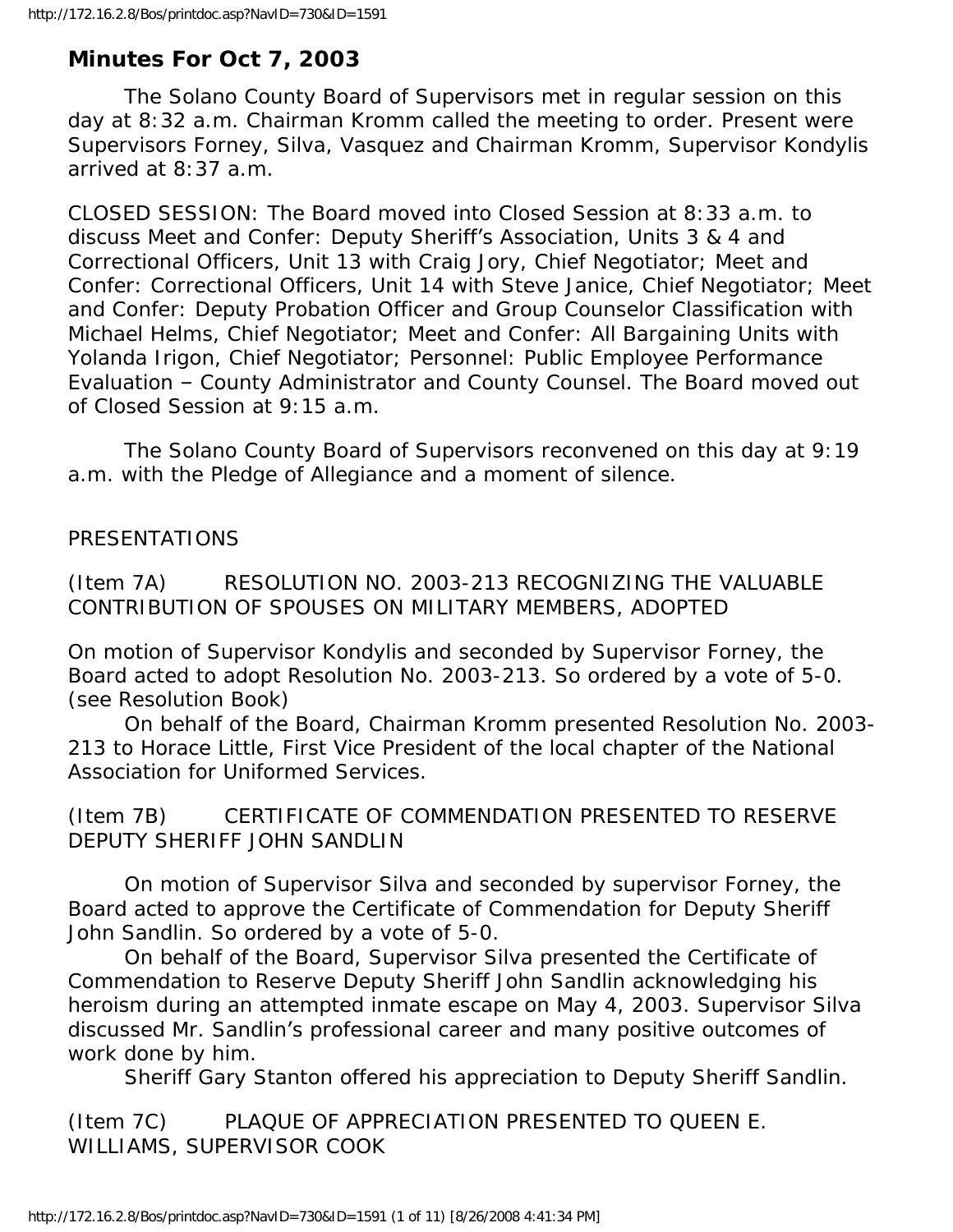On motion of Supervisor Forney and seconded by Supervisor Vasquez, the Board acted to approve the Plaque of Appreciation for Queen E. Williams. So ordered by a vote of 5-0.

On behalf of the Board, Supervisor Forney presented the plaque to Sheriff Gary Stanton who received it on behalf of Queen E. Williams, Supervisor Cook in the Sheriff's Department, upon her retirement after 13.75 years of service to Solano County.

(Item 7D) RESOLUTION NO. 2003-214 RECOGNIZING THE WEEK OF OCTOBER 5TH TO OCTOBER 11TH, 2003 AS NATIONAL 4-H WEEK IN SOLANO **COUNTY** 

On motion of Supervisor Vasquez and seconded by Supervisor Silva, the Board acted to adopt Resolution No. 2003-214. So ordered by a vote of 5-0. (see Resolution Book)

 On behalf of the Board, Supervisor Vasquez presented the resolution to Gloria Maillard, 4-H All Star from Vaca Valley 4-H, receiving the resolution on behalf of the group.

 Carole Patterson, Youth Development Advisor Cooperative Extension, noted this recognition is to celebrate the successes of young people.

 4-H all Stars Robert Faaborg, Vaca Valley 4-H, Cori Byrum, Suisun Valley 4-H, Katrina Castaneda, Sherwood Forest 4-H Vallejo, and Stephanie Brown, Westwind 4-H Fairfield/Suisun, each discussed a facet of the 4-H Program and how it has impacted their lives. The group then presented a small token of appreciation to the Board.

 Ms. Patterson briefly outlined the 4-H Program in Solano County with emphasis on leadership and life skills, and developing the skills for young people to be good citizens. 4-H is a youth prevention program.

Chairman Kromm discussed how exceptional these students are.

(Item 7E) RESOLUTION NO. 2003-215 COMMENCING THE SOLANO COUNTY'S 2003 UNITED WAY CAMPAIGN

On motion of Supervisor Kondylis and seconded by Supervisor Silva, the Board acted to adopt Resolution No. 2003-215. So ordered by a vote of 5-0. (see Resolution Book)

 On behalf of the Board, Supervisor Kondylis presented Resolution 2003- 215 to Christina Linville, 2003 County Campaign Coordinator, officially commencing the 2003 United Way Campaign.

 Ms. Linville discussed the 2003 campaign outlining contribution options, the county goal of \$70,000 in contributions and the Bank of America Challenge Grant.

 Chairman Kromm suggested working to post links on the County website to United Way recipient programs in Solano County.

ITEMS FROM THE FLOOR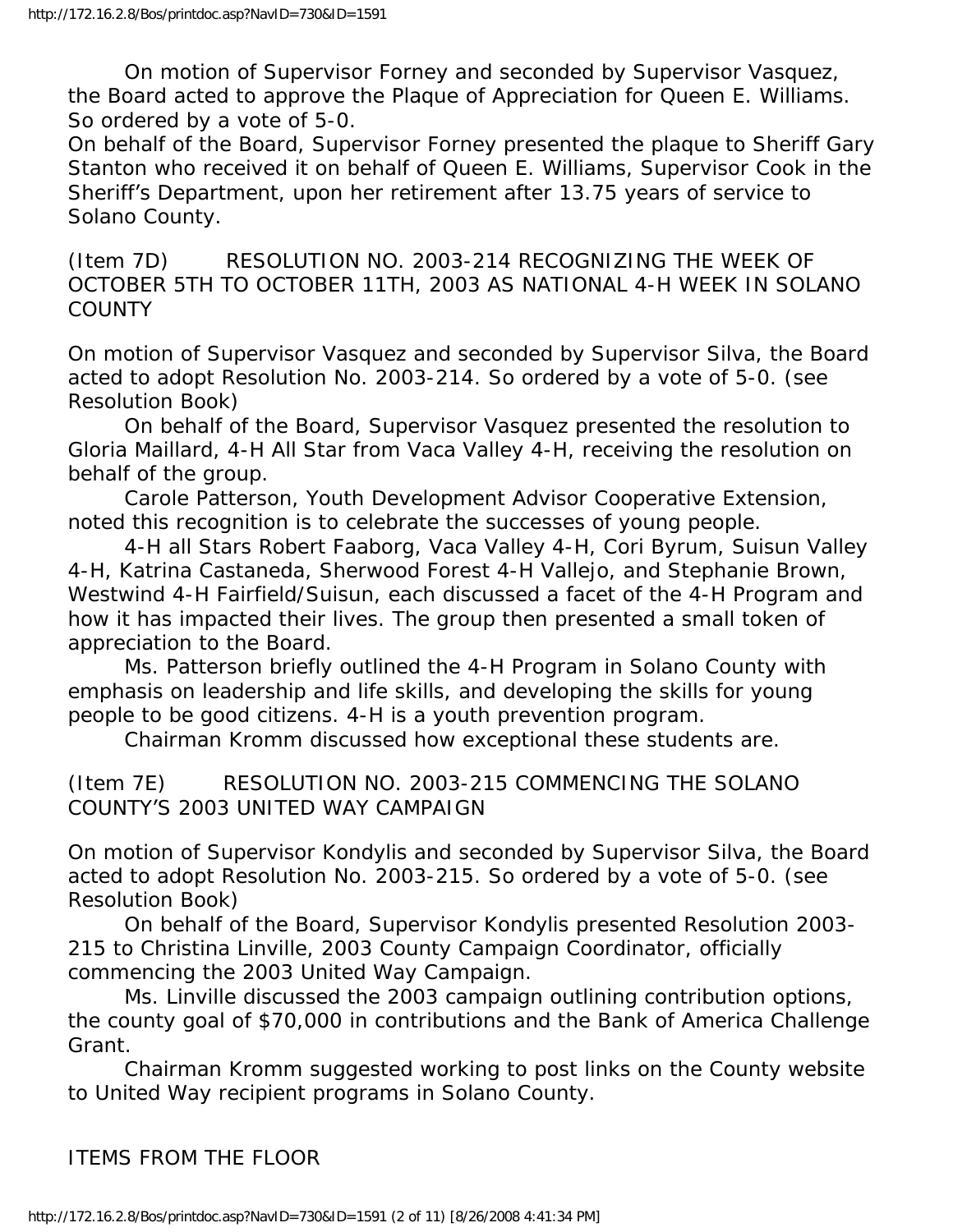### APPEARANCE BY DONALD TIPTON, RE VARIOUS ISSUES

Donald Tipton, Vallejo, noted a long discussion with Director of Environmental Management Birgitta Corsello to resolve issues, voiced concerns regarding being consistent with the 5-minute speaking rule, and the dangers faced by Animal Control officers.

INTRODUCTION OF JOHN FOSTER AS INCOMING CHAIRPERSON TO THE SOLANO COUNTY AVIATION ADVISORY COMMITTEE/AIRPORT LANDUSE **COMMISSION** 

 John Foster, Solano County Aviation Advisory Committee/Airport Landuse Commission, introduced himself as the incoming Chairperson of the committee. Mr. Foster discussed goals for his term, willingness to work cooperatively with the Board of Supervisors, and the need to fill the position of Airport Manager.

#### APPEARANCE BY CLIF POOLE RE COLLECTION OF INFORMATION BY AMBULANCE COMPANY

 Clif Poole, Vacaville, voiced concern regarding the collection of personal/ medical history information by an ambulance attendant. Mr. Poole noted the information had been available from the hospital, but the attendant told him that the County required the same information. It appears there is a mistake in the collection of this information, and would like the information returned or destroyed.

It was noted the matter would be investigated.

### PUBLIC COMMENT ON CONSENT CALENDAR

(Item 17C) Adoption of a resolution amending the Alphabetical Listing of Classes and Salaries in the County Administrator's Office and the Department of Environmental Management to add the approximate top yearly salary of \$83,107 for Senior Management Analyst, \$72,274 for Management Analyst, and \$82,356 for Environmental Health Manager; adoption of a resolution amending the Allocation List in the County Administrator's Office to add 1.0 FTE Management Analyst (entry/journey/senior), add 1.0 FTE Office Coordinator and delete 1.0 FTE Budget Technician

 Donald Tipton, Vallejo, voiced concern with realizing the salary for a position is to low, and with raising that salary only after the position is vacated.

 Randy Scandalis, Vice-President Solano County Deputy Sheriff's Association, feels the association has been hard lined on all their contracts, and voiced concern that four people have been laid off when people are getting raises and new positions are being added. The Maximus Study was done to set salaries and why are these raises being presented? A State mediator will be coming in for contract negotiations and questioned if the County would take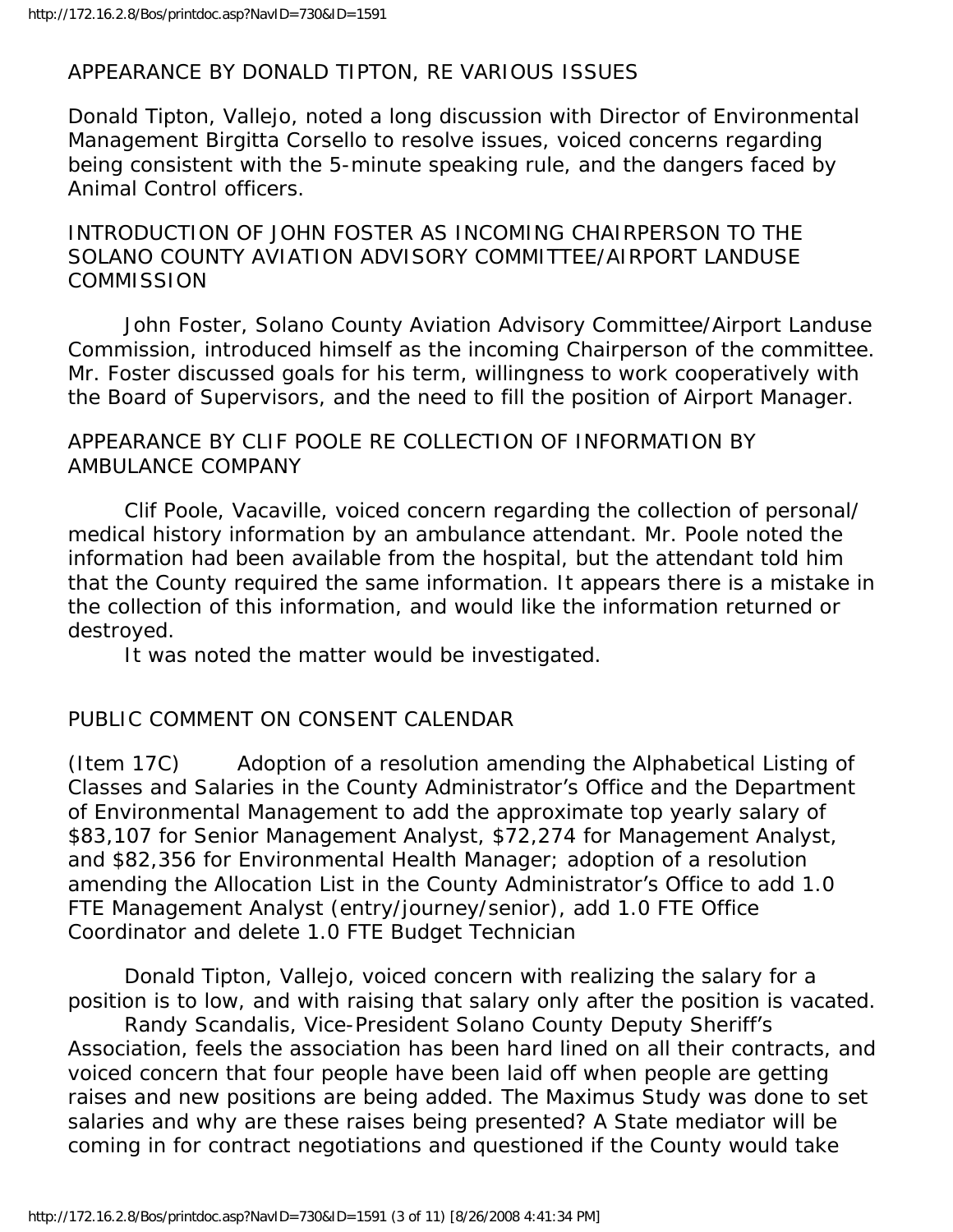the suggestions of the mediator.

 Carol Gentry, Local 1, Unit 6, voiced concern that this action is circumventing Human Resources policy, Maximus studied the positions and a salary was set. Now there is the request to amend those salaries, and the union was told that the base salary could not be changed unless another study is done. There were some issues with the Maximus study and feels that should be the forum to review the salaries of these positions.

 Robbie Wilson, Local 1 Unit 16 – Mid Managers, noted dissatisfaction with the results of the Maximus Study, but was told that with the internal relationship of the positions salary adjustments could not be done. A system is now in place, and now we have this item that is not following the process. If adjustments are needed for hard to recruit positions, it was to be done with a differential. Ms. Wilson feels the request for the Management Analyst should be for a limited term, just because the workload has increased, it does not mean you need to change the job classification, and requested that a study be done before the Board takes action.

(Item 20) Approve a \$70,000 increase of a Special Exception for a reconstruction loan under the Homeacres Rehabilitation Program; approve an increase in appropriations for Homeacres Housing Rehabilitation Program: housing for clients for \$65,000, exterior paint grants for \$20,000, other Professional Services for \$25,000

 Donald Tipton, Vallejo, voiced concern with the total amount being spent on the Special Exception house, posed questions regarding the number of projects not completed, how many loans would be verified, how many families are benefiting, and if the program is in fact suspended. Mr. Tipton feels loan verification may be one reason people are not applying for these loans.

### APPROVAL OF AGENDA

On motion of Supervisor Forney and seconded by Supervisor Kondylis, the Board acted to approve the submitted Agenda, incorporated herein by reference, with the following modifications:

(Item 17C) Adoption of a resolution amending the Alphabetical Listing of Classes and Salaries in the County Administrator's Office and the Department of Environmental Management to add the approximate top yearly salary of \$83,107 for Senior Management Analyst, \$72,274 for Management Analyst, and \$82,356 for Environmental Health Manager; adoption of a resolution amending the Allocation List in the County Administrator's Office to add 1.0 FTE Management Analyst (entry/journey/senior), add 1.0 FTE Office Coordinator and delete 1.0 FTE Budget Technician, removed from the Consent Calendar.

(Item 21) Rural North Vacaville Water District

Transportation: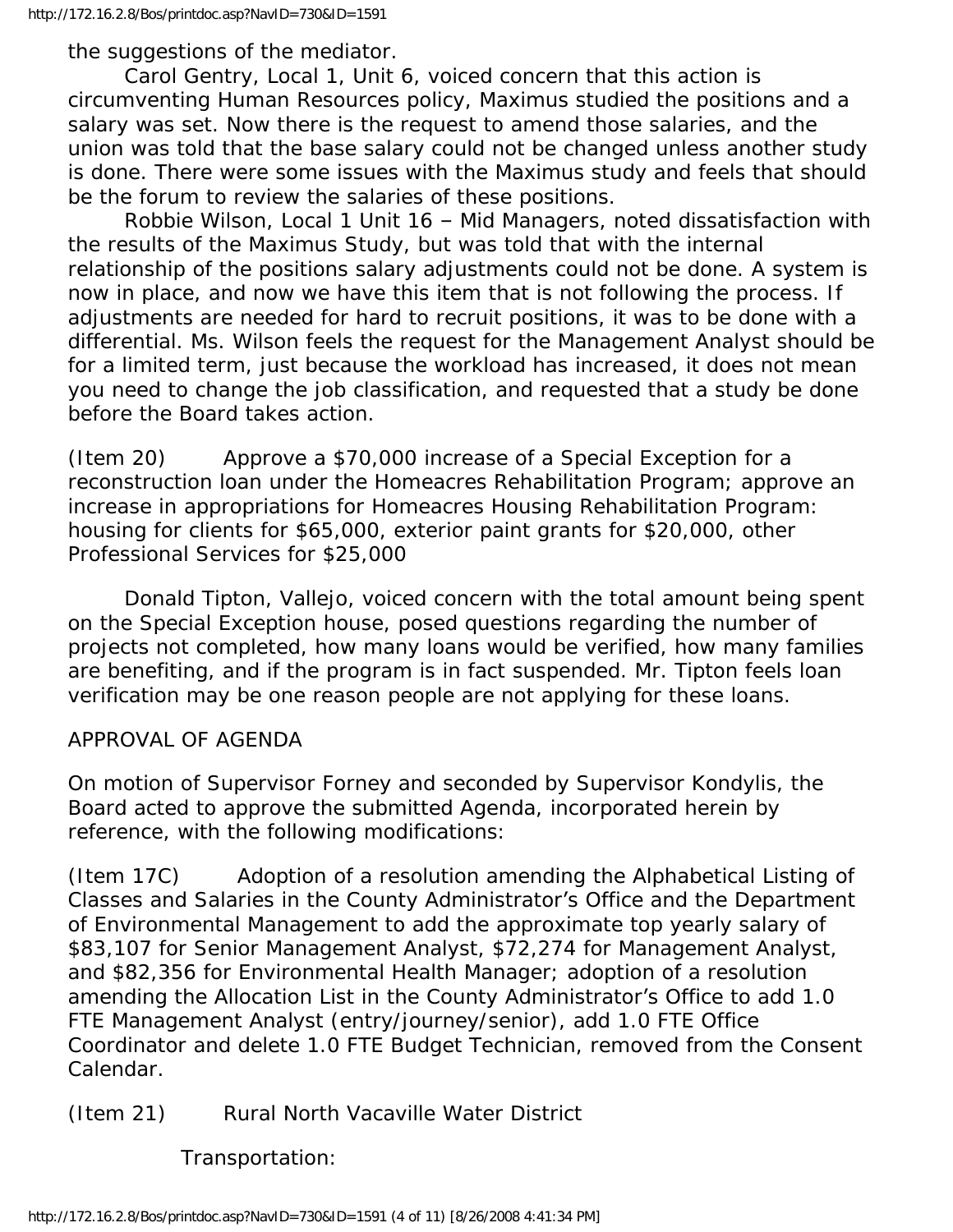Adopt a resolution to call and give notice of an election on February 10, 2004 to determine whether the Rural North Vacaville Water District Board of Directors shall continue as an appointed Board of Directors or change to an elected Board of Directors, removed from the consent Calendar.

So ordered by a vote of 5-0.

## CONSENT CALENDAR

On motion of Supervisor Silva and seconded by Supervisor Vasquez, the Board acted to approve the following Consent Calendar items by a vote of 5-0.

(Item 14A) PROPERTY TAX ADMINISTRATION FEES FOR FY 2002/2003, as outlined in the Agenda Submittal from the Auditor-Controller dated October 7, 2003, incorporated herein by reference, approved.

(Item 14B) REPORT OF EXAMINATION OF THE COUNTY TREASURY BOOKS AS OF JUNE 30, 2003, outlined in the Agenda Submittal from the Auditor-Controller dated October 7, 2003, incorporated herein by reference, received.

(Item 14C) AUDIT REPORT OF THE RURAL NORTH VACAVILLE WATER DISTRICT FOR THE FISCAL YEAR ENDED JUNE 30, 2002, outlined in the Agenda Submittal from the Auditor-Controller dated October 7, 2003, incorporated herein by reference, accepted.

(Item 15) ORDINANCE NO. 1636 REPEALING ARTICLE VI, SECTIONS 2- 300 TO 2-306, OF CHAPTER 2 OF THE SOLANO COUNTY CODE, RELATING TO THE DISCLOSURE OF CONFIDENTIAL CONSUMER INFORMATION BY FINANCIAL INSTITUTIONS, adopted. (see Ordinance Book)

(Item 16A) APPROPRIATION OF UNANTICIPATED REVENUE IN THE AMOUNT OF \$20,000 FROM THE URBAN WATER CONSERVATION COMMITTEE FUND RE WATER WAYS EDUCATION PROGRAM ACTIVITIES AT LAKE SOLANO REGIONAL PARK, as outlined in the Agenda Submittal from General Services dated October 7, 2003, incorporated herein by reference, approved and Director of General Services to serve as Agent to conduct the program.

(Item 16B) SET ASIDE OF \$250,000 OF PER CAPITA ALLOCATIONS FUNDING FROM THE CLEAN WATER, CLEAN AIR, SAFE NEIGHBORHOOD PARKS AND COASTAL PROTECTION BOND ACT OF 2002 (PROPOSITION 40) RE ACQUISITION OF THE EASTERN SWETT RANCH PROPERTY, as outlined in the Agenda Submittal from General Services dated October 7, 2003, incorporated herein by reference, approved.

(Item 17A) RESOLUTION NO. 2003-216 APPROVING THE MEMORANDUM OF UNDERSTANDING WITH THE TEAMSTERS UNION, LOCAL #856 AFL-CIO, UNIT 13 CORRECTIONAL OFFICERS, FOR 2002-2005, adopted. (see Resolution Book)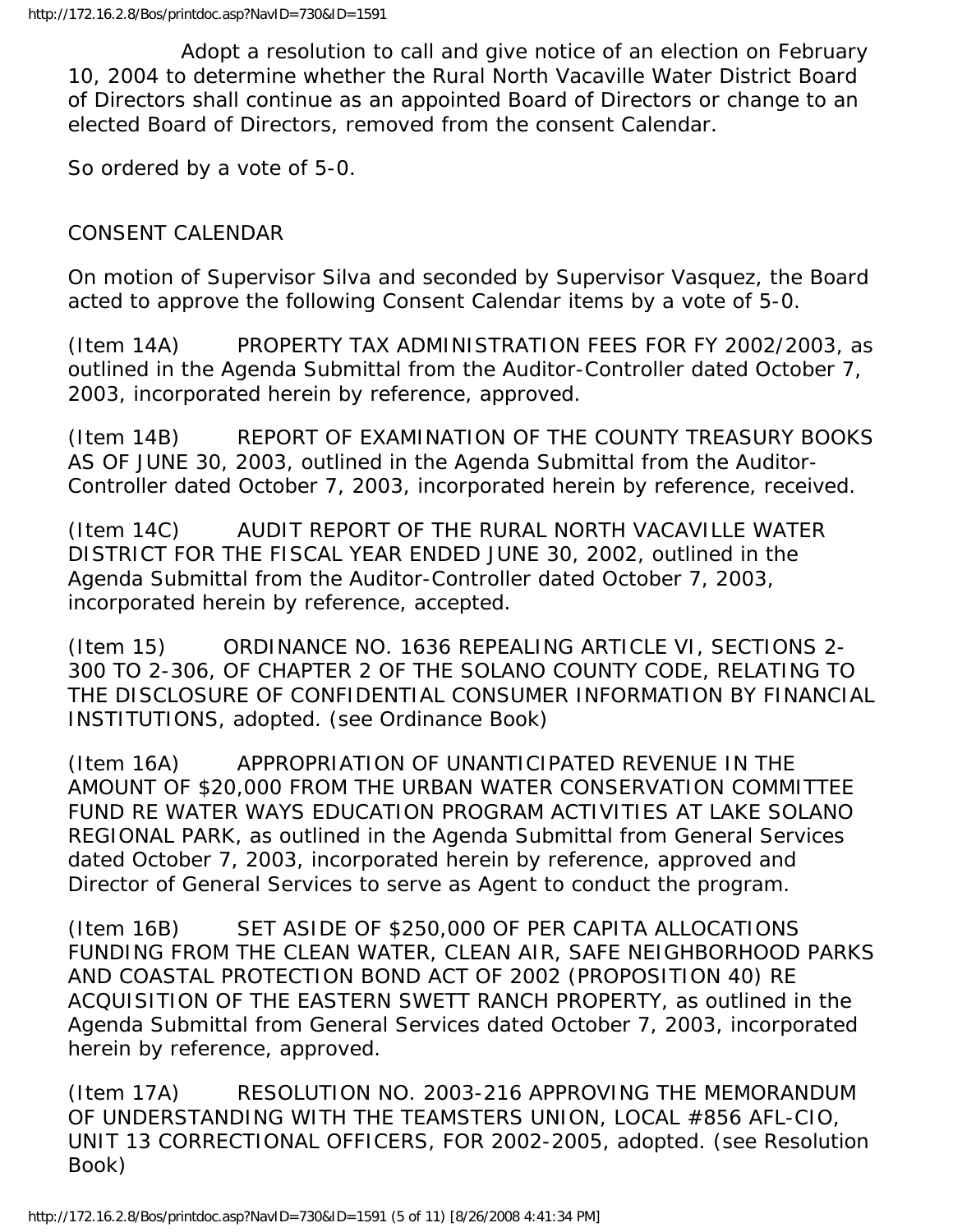(Item 17B) RESOLUTION NO. 2003-217 APPROVING THE MEMORANDUM OF UNDERSTANDING WITH THE TEAMSTERS LOCAL #856 AFL-CIO, UNIT 14 CORRECTIONAL SUPERVISORS, FOR 2002-2006 AND AMEND THE ALPHABETICAL LISTING OF CLASSES AND SALARIES TO REFLECT THE SALARY ADJUSTMENT FOR UNREPRESENTED SWORN EMPLOYEES, adopted. (see Resolution Book)

(Item 18) CONTRACT AMENDMENT WITH STAFF CARE, INC. RE MENTAL HEALTH SERVICES, as outlined in the Agenda Submittal from Health and Social Services dated October 7, 2003, incorporated herein by reference, approved and Chairman authorized to sign said contract on behalf of Solano County.

(Item 19A) TRANSPORTATION IMPACT FEE PROGRAM ANNUAL REPORT FOR FY2002/03 RE ENGLISH HILLS AREA, as outlined in the Agenda Submittal from Transportation dated October 7, 2003, incorporated herein by reference, approved.

(Item 19B) RESOLUTION NO. 2003-220 ADOPTING SOLANO COUNTY'S DISADVANTAGED BUSINESS ENTERPRISE (DBE) PROGRAM FOR FEDERALLY ASSISTED TRANSPORTATION PROJECTS AND THE DBE GOAL FOR FEDERAL HIGHWAY ADMINISTRATION ASSISTED PROJECTS FOR FEDERAL FISCAL YEAR 2003-04, adopted. (see Resolution Book)

DBE GOAL OF 5.0% FOR FEDERAL HIGHWAY ADMINISTRATION ASSISTED PROJECTS, as outlined in the Agenda Submittal from Transportation dated October 7, 2003, incorporated herein by reference, approved.

(Item 20) INCREASE IN THE AMOUNT OF \$70,000 OF A SPECIAL EXCEPTION FOR A HOMEACRES REHABILITATION PROGRAM RECONSTRUCTION LOAN, as outlined in the Agenda Submittal from Environmental Management dated October 7, 2003, incorporated herein by reference, approved.

INCREASE IN APPROPRIATIONS FOR HOMEACRES HOUSING REHABILITATION PROGRAM, as outlined in the Agenda Submittal from Environmental Management dated October 7, 2003, incorporated herein by reference, approved.

ORDERS

SPECIAL DISTRICTS GOVERNED BY THE BOARD OF SUPERVISORS:

Rural North Vacaville Water District (Item 21) Minutes regarding this matter are contained in the Rural North Vacaville Water District Minutes Book.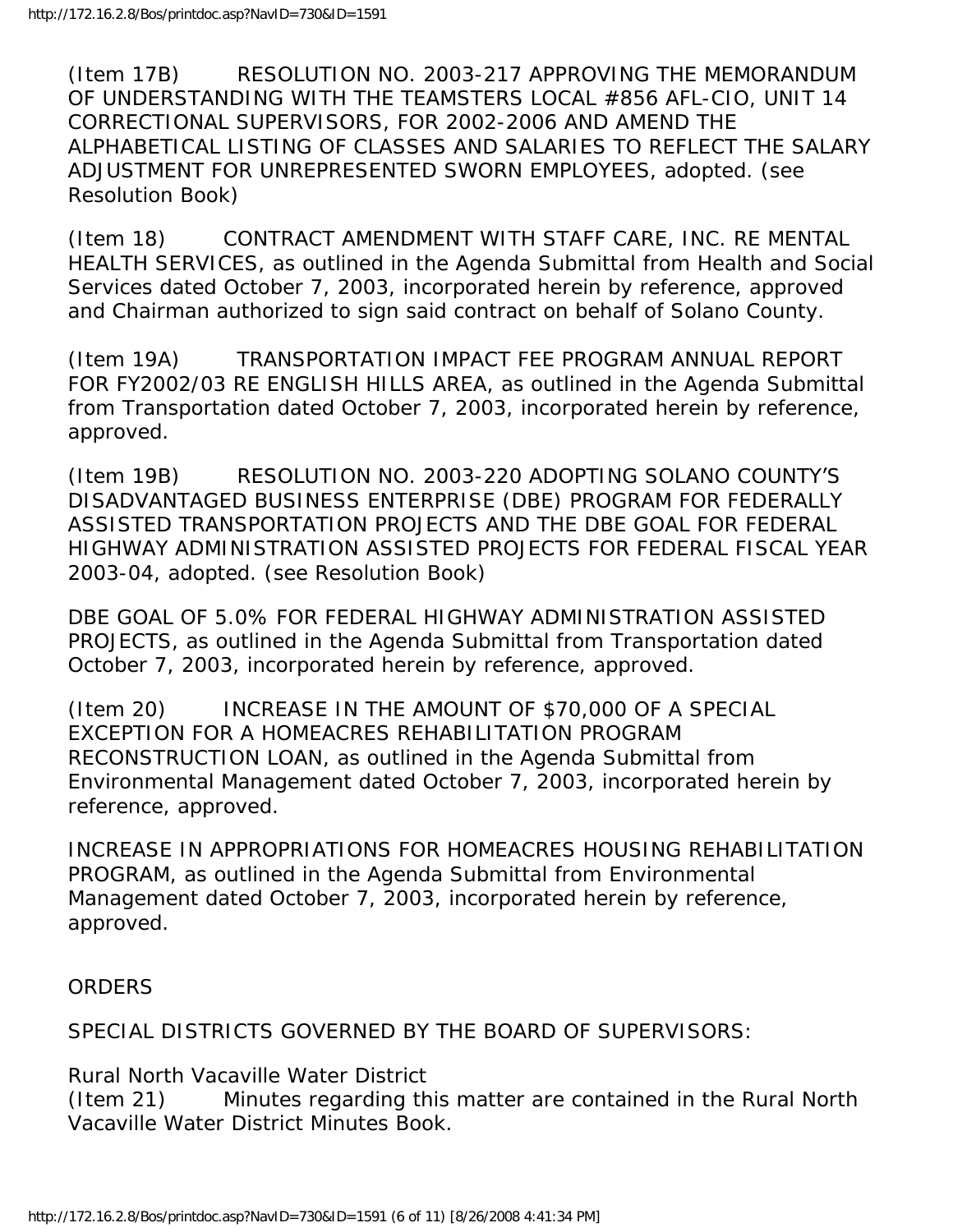(Item 17C) RESOLUTION NO. 2003-218 AMENDING THE ALPHABETICAL LISTING OF CLASSES AND SALARIES (COUNTY ADMINISTRATOR'S OFFICE), ADOPTED

RESOLUTION NO. 2003-218A AMENDING THE ALPHABETICAL LISTING OF CLASSES AND SALARIES (DEPARTMENT OF ENVIRONMENTAL MANAGEMENT), ADOPTED

RESOLUTION NO. 2003-219 AMENDING THE LIST OF NUMBERS AND CLASSIFICATIONS OF POSITIONS (COUNTY ADMINISTRATOR'S OFFICE), ADOPTED

 The Board was provided with an Agenda Submittal from Human Resources dated October 7, 2003, incorporated herein by reference, regarding changes to positions and salaries in the County Administrator's Office and the Department of Environmental Management.

 Chairman Kromm voiced concern regarding a Limited Term Management Analyst and FTE position, and with the change in the Environmental Health Manager's salary changes outside the Maximus process, County Administrator Michael Johnson noted the current Senior Management Analyst could be out for some time, outlined the strategies to meet the objectives of the Budget Technician for budget processing and development and the need for additional Management Analyst assistance. Mr. Johnson discussed the clerical responsibilities of the Budget Technician that would be handled by the Office Coordinator and the understaffing of clerical support.

 Chairman Kromm voiced concern with the full-time Management Analyst position, and feels it should be done during the budget cycle, but would support a limited-term position until Ms. Gibson returns.

 Auditor-Controller Bill Eldridge urged support for the additional clerical support for the County Administrators Office.

 Supervisor Silva noted the need for additional staffing in the County Administrator's Office to ensure the work of the Board of Supervisors is completed in a timely manner.

Supervisor Forney noted support for the additional positions.

 Assistant County Administrator – Budget Quang Ho discussed the additional of a half-time clerical position that is now full time in the Office of Family Violence Prevention, the ongoing improvement to the County Budget Document that now needs a higher level of expertise to produce, provision of additional management analyst support to the office, and to add the Office Coordinator position.

 On motion of Supervisor Silva and seconded by Supervisor Vasquez, the Board acted to adopt Resolution No. 2003-218 Amending the Alphabetical Listing of Classes and Salaries (County Administrator's Office), Resolution No. 2003-219 amending the List of Numbers and Classifications of Positions (County Administrator's Office). So ordered by a vote of 4-1; Chairman Kromm voted no.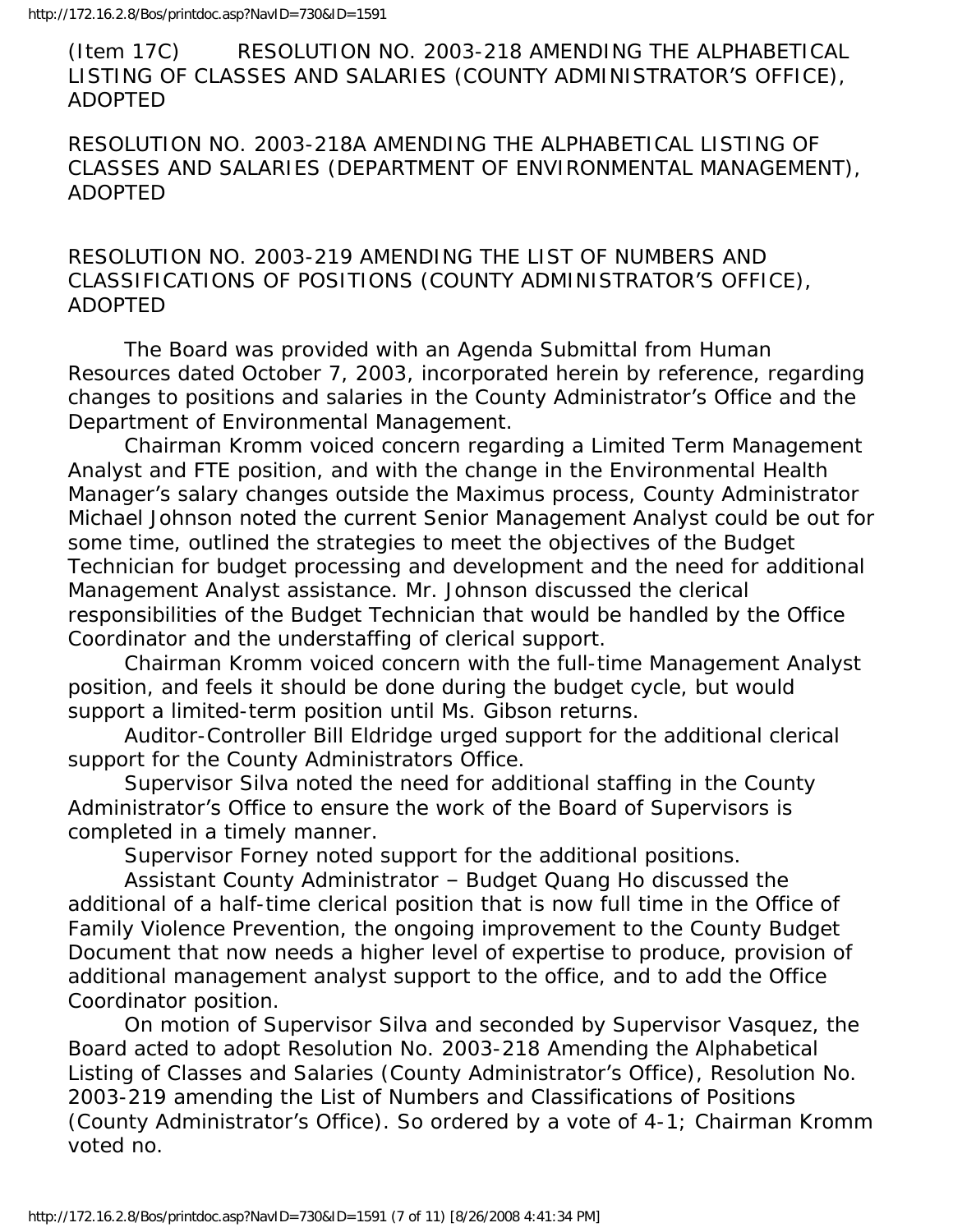Ms. Irigon noted with respect to the Environmental Health Manager, this position is exempt, Civil Service at-will position, unrepresented and is a senior management position. Ms. Irigon further discussed the position comparison with the Building Official position, and noted this position is responsible for more than any other position. The preference is to correct the errors that have been made with the salary for this position.

 Responding to questions posed by Chairman Kromm regarding study of the position by Maximus, Ms. Irigon noted the position had been included in the study, this is essentially a market adjustment, and the level of responsibility did not make sense in relation to the salary.

 Director of Environmental Management Birgitta Corsello discussed the salary problems, incorrect position comparisons used in the Maximus Study as noted in June 2003, agreement by the Board to have the position reviewed. Ms. Corsello outlined the division responsibilities of the position and requested the salary be corrected prior to filling the vacant position.

 Robbie Wilson, Local 1 Unit 16, voiced concern with reconsideration of this salary, the process is being circumvented, a study needs to be conducted before any change is initiated, and that the unions have been told that base salaries cannot be changed.

 Chairman Kromm noted confusion, voiced concern with inconsistencies in the Maximus Report, and questioned how problems are to be resolved to get things back in line.

 Ms. Irigon outlined options that could be taken such as differential, recognizes problems with the study, and that union negotiations will begin in March. The exempt unrepresented employees did not have a voice in this process versus the union members having a voice.

 County Administrator Michael Johnson discussed the equity between managers in the same department, internal consistencies, and urged support of the recommendation.

 A brief discussion followed regarding problems as a result of the Maximus Study, the need to air and correct problems.

 On motion of Chairman Kromm and seconded by Supervisor Forney, the Board acted to adopt Resolution No. 2003-218A Amending the Alphabetical Listing of Classes and Salaries (Environmental Management). So ordered by a vote of 5-0.

## (Item 23) BOARD TOOK A POSITON OF OPPOSITION FOR STATE CONSTITUTIONAL INITIATIVE TO PROTECT LOCAL REVENUES

 Supervisor Kondylis outlined the information contained in an Agenda Submittal from the County Administrator's Office dated October 7, 2003, incorporated herein by reference, regarding the merits of a State Constitutional Initiative designed to protect local revenues from State takeaways.

 Chairman Kromm feels the Board should not support this. The relationship between the State and local government has many problems and doing this may lead to worse problems.

Supervisor Silva feels this will have adverse effects on the General Fund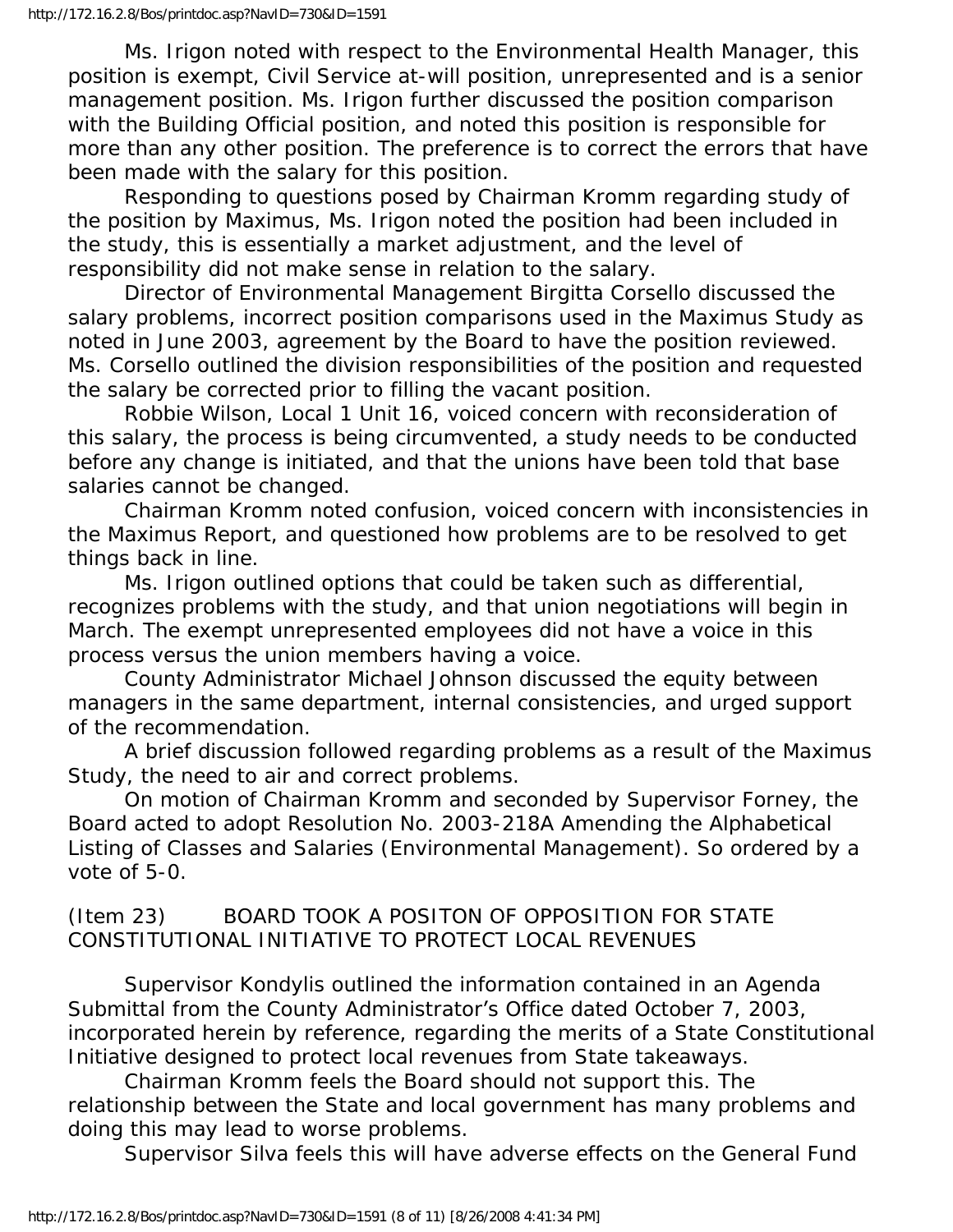for the cities, that the same fight needs to continue, and noted opposition. Supervisor Forney suggested taking no position.

 Supervisor Vasquez voiced concern that when you designate portions of the budget you take away the ability of the legislators to make decisions. Supervisor Kondylis feels the State problems are structural.

 County Administrator Michael Johnson noted this initiative would restrict the taking of local funds unless approved by the electorate, and suggested taking a no position.

 On motion of Chairman Kromm and seconded by Supervisor Vasquez, the Board acted to take a position of opposition to the initiative. So ordered by a vote of 3-1; Supervisor Forney voted no, and Supervisor Kondylis was excused.

(Item 24) RESOLUTION NO. 2003-221 OF INTENTION TO APPROVE AN AMENDMENT TO CONTRACT BETWEEN THE BOARD OF ADMINISTRATION CALIFORNIA PUBLIC EMPLOYEES' RETIREMENT SYSTEM AND THE BOARD OF SUPERVISORS COUNTY OF SOLANO, ADOPTED

ORDINANCE REGARDING AUTHORIZING AN AMENDMENT TO THE CALPERS CONTRACT ADOPTED ON FIRST READING; SECOND READING SET FOR OCTOBER 28, 2003

RESOLUTION 2003-222 FOR PAYING AND REPORTING THE VALUE OF EMPLOYER PAID MEMBER CONTRIBUTIONS, ADOPTED

On motion of Supervisor Kondylis and seconded by Supervisor Silva, the Board directed that the proposed ordinance be read by title only. So ordered by a vote of 5-0.

 Steve Janice, Sr. Personnel Analyst Human Resources, reviewed the information contained in the Agenda Submittal from his department dated October 7, 2003, incorporated herein by reference, regarding providing 2% @ 50 Full Formula for those County Peace Officers in the Classification of Correctional Officer, Sergeant – Corrections, Lieutenant – Corrections. On motion of Supervisor Silva and seconded by Supervisor Forney, the Board acted to adopted Resolution 2003-221, the proposed Ordinance, and Resolution No. 2003-222. So ordered by a vote of 5-0.

(Item 25) AGREEMENT WITH BRADY AND ASSOCIATES FOR PROFESSIONAL SERVICES RE THE MASTER SETTLEMENT AGREEMENT STRATEGIC PLAN

 The Board was provided with an Agenda Submittal from Health and Social Services dated October 7, 2003, incorporated herein by reference, regarding an agreement to support the Master Settlement Agreement Strategic Plan.

 Responding to questions posed by Chairman Kromm regarding the breakdown of costs Marcia Jo, Health and Social Services, reviewed the three segments of the breakdown, which do not include the self-evaluation portion, and further discussed the expectations and the need for the multi-level campaign and effectiveness.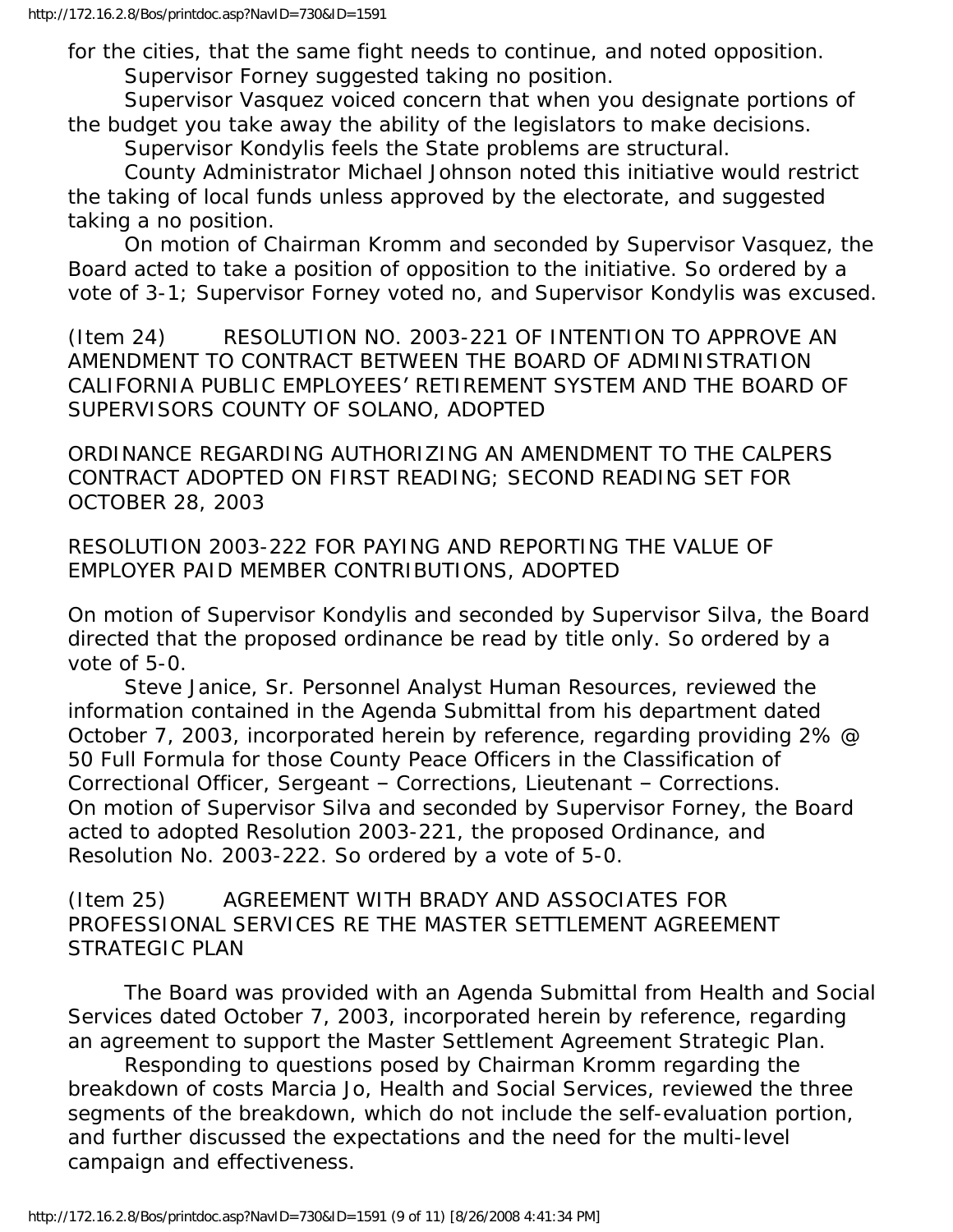On motion of Supervisor Silva and seconded by Supervisor Vasquez, the Board acted to approve the agreement with Brady and Associates to provide publicity in support of the Master Settlement Agreement Strategic Plan. So ordered by a vote of 5-0.

APPOINTMENTS/RESIGNATIONS TO BOARDS AND COMMISSIONS:

 On motion of Supervisor Silva and seconded by Supervisor Forney, the Board acted to approve the following appointments and/or resignations to Boards and Commissions. So ordered by a vote of 5-0.

(Item 26A) MR. CARLOS MONROY REMOVED FROM THE STATE COUNCIL ON DEVELOPMENTAL DISABILITIES AREA 4 BOARD, as outlined in the Agenda Submittal from the Board of Supervisors dated October 7, 2003, approved.

(Item 26B) CHRIS LANZAFAME, NANCY LANZAFAME, AND MARK PALAMOUNTAIN APPOINTED AS THE ELECTION BOARD FOR ELECTION OF TRUSTEES TO RECLAMATION DISTRICT #1607 BOARD OF TRUSTEES, as outlined in the Agenda Submittal from the County Counsel dated October 7, 2003, approved.

(Item 26C) RICHARD M. EMIGH, EVERETT H. WHITING AND JOHN A. PITTO APPOINTED TO THE BOARD OF TRUSTEES OF RECLAMATION DISTRICT #2068, as outlined in the Agenda Submittal from the County Counsel dated October 7, 2003, approved.

(Item 26D) DIANE TESENE, JOHN ERMAN AND RICHARD TOTTEN APPOINTED AS ELECTION BOARD FOR BOARD OF TRUSTEES OF RECLAMATION DISTRICT NO. 2136, as outlined in the Agenda Submittal from the County Counsel dated October 7, 2003, approved.

DECEMBER 9, 2003 SET AS ELECTION DATE FOR THE INITIAL ELECTION OF RECLAMATION DISTRICT NO. 2136 BOARD OF TRUSTEES, as outlined in the Agenda Submittal from the County Counsel dated October 7, 2003, approved.

(Item 26E) JEFF DITTMER, CRAIG GNOS, DONALD JOHNSON, ALBERT MEDVITZ, AND JOHN ROTTEVEEL REAPPOINTED TO THE AGRICULTURAL ADVISORY COMMITTEE, as outlined in the Agenda Submittal from the Agriculture Department dated October 7, 2003, approved.

ADJOURN - This meeting of the Board of Supervisors adjourned in memory of Troyle (Troy Lee) Blasingame at 11:35 p.m.

Duane Kromm, Chair

\_\_\_\_\_\_\_\_\_\_\_\_\_\_\_\_\_\_\_\_\_\_\_\_\_\_\_\_\_\_\_\_\_\_

\_\_\_\_\_\_\_\_\_\_\_\_\_\_\_\_\_\_\_\_\_\_\_\_\_\_\_\_\_\_\_\_\_\_

http://172.16.2.8/Bos/printdoc.asp?NavID=730&ID=1591 (10 of 11) [8/26/2008 4:41:34 PM]